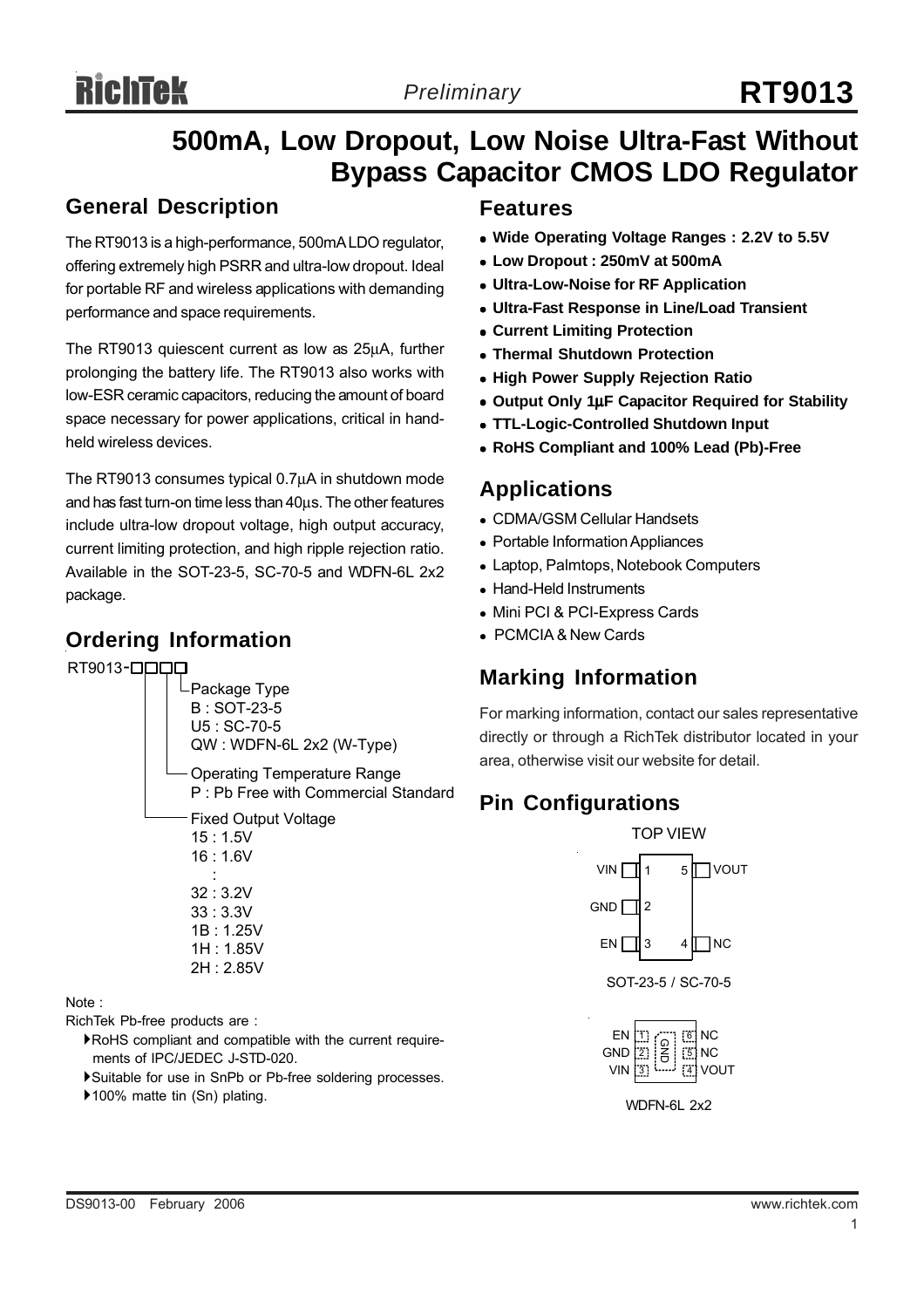# **Typical Application Circuit**



# **Functional Pin Description**

| <b>Pin Number</b>                 |                |                 |                                                                                                        |  |  |
|-----------------------------------|----------------|-----------------|--------------------------------------------------------------------------------------------------------|--|--|
| RT9013- $\Box$ PB<br>RT9013-□□PU5 | RT9013-□□PQW   | <b>Pin Name</b> | <b>Pin Function</b>                                                                                    |  |  |
| 5                                 | 4              | <b>VOUT</b>     | <b>Regulator Output</b>                                                                                |  |  |
| 4                                 | 5, 6           | <b>NC</b>       | No Internal Connection                                                                                 |  |  |
| 2                                 | 2, Exposed Pad | <b>GND</b>      | Common Ground                                                                                          |  |  |
| 3                                 |                | EN              | Enable Input Logic, Active High. When the EN goes to a<br>logic low, the device will be shutdown mode. |  |  |
|                                   |                | <b>VIN</b>      | Supply Input                                                                                           |  |  |

# **Function Block Diagram**

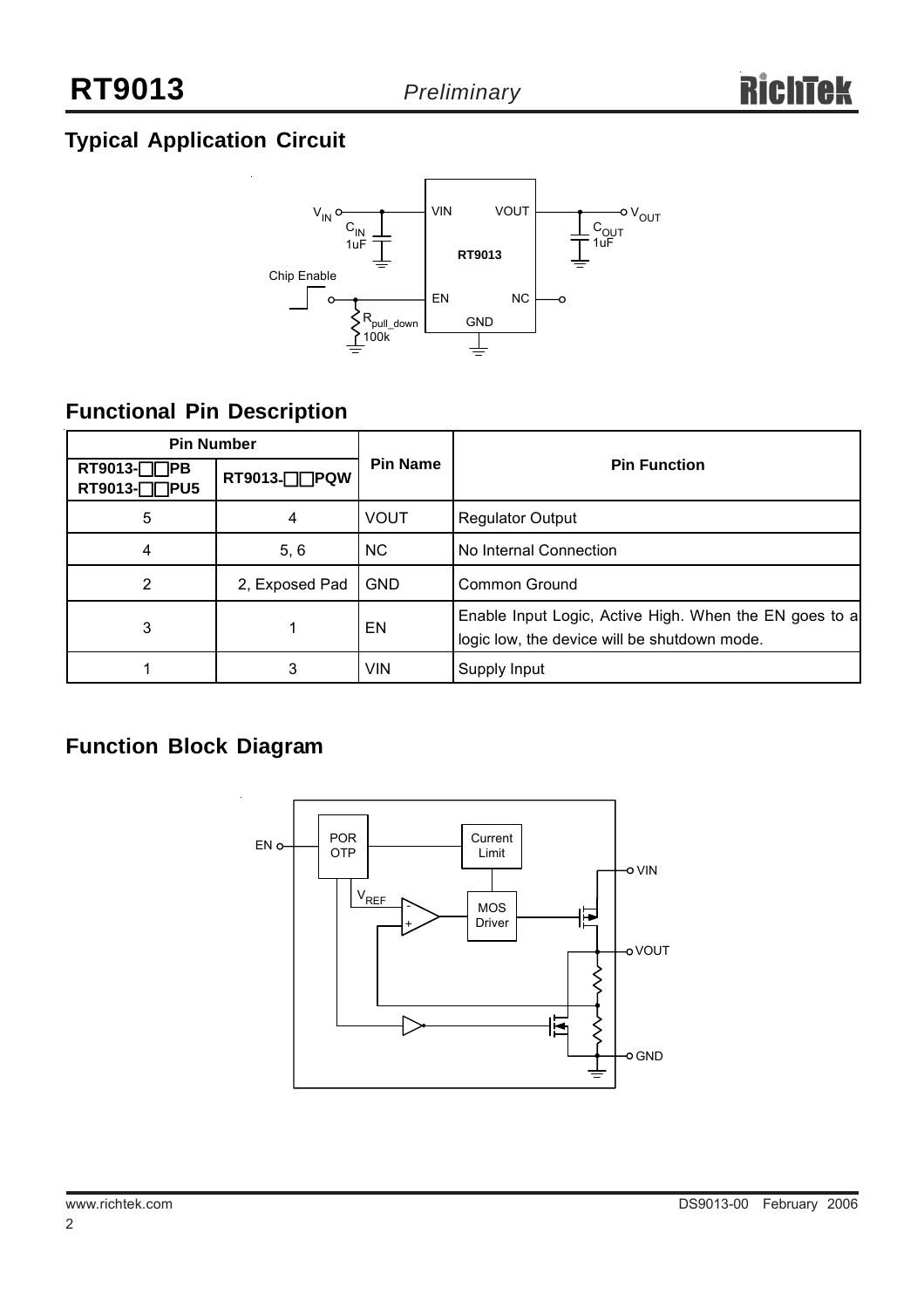## **Absolute Maximum Ratings** (Note 1)

| • Power Dissipation, $P_D @ T_A = 25^{\circ}C$ |  |
|------------------------------------------------|--|
|                                                |  |
|                                                |  |
|                                                |  |
| • Package Thermal Resistance (Note 4)          |  |
|                                                |  |
|                                                |  |
|                                                |  |
| WDFN-6L 2x2, $\theta_{\text{JC}}$              |  |
|                                                |  |
|                                                |  |
|                                                |  |
| • ESD Susceptibility (Note 2)                  |  |
|                                                |  |
|                                                |  |

# **Recommended Operating Conditions** (Note 3)

|  | $-40^{\circ}$ C to 85 $^{\circ}$ C |
|--|------------------------------------|

#### **Electrical Characteristics**

( $V_{IN}$  =  $V_{OUT}$  + 0.5V,  $V_{EN}$  =  $V_{IN}$ ,  $C_{IN}$  =  $C_{OUT}$  = 1 $\mu$ F (Ceramic), T<sub>A</sub> = 25°C unless otherwise specified)

| <b>Parameter</b>                                         | Symbol                  | <b>Test Conditions</b>                                                               | Min  | Typ      | Max  | <b>Units</b>  |
|----------------------------------------------------------|-------------------------|--------------------------------------------------------------------------------------|------|----------|------|---------------|
| Input Voltage Range                                      | V <sub>IN</sub>         |                                                                                      | 2.2  |          | 5.5  | V             |
| Output Noise Voltage                                     | Von                     | $V_{OUT} = 1.5V$ , $C_{OUT} = 1 \mu F$ ,<br>$I_{\text{OUT}} = 0 \text{mA}$           | --   | 30       | --   | $\mu V_{RMS}$ |
| <b>Output Voltage Accuracy</b><br>(Fixed Output Voltage) | $\Delta V_{\text{OUT}}$ | $I_{OUT} = 10mA$                                                                     | $-2$ | $\Omega$ | $+2$ | %             |
| Quiescent Current<br>(Note 5)                            | lQ                      | $V_{EN}$ = 5V, $I_{OUT}$ = 0mA                                                       | --   | 25       | 50   | μA            |
| <b>Standby Current</b>                                   | Istby                   | $V_{EN} = 0V$                                                                        | --   | 0.7      | 1.5  | μA            |
| <b>Current Limit</b>                                     | <b>ILIM</b>             | $R_{LOAD} = 0\Omega$ , 2.2 $\leq$ V <sub>IN</sub> < 2.6                              | 0.4  | 0.5      | 0.75 | A             |
|                                                          |                         | $R_{LOAD}$ = 0 $\Omega$ , 2.7 $\leq$ V <sub>IN</sub> $\leq$ 5.5                      | 0.5  | 0.6      | 0.75 | A             |
| Dropout Voltage<br>(Note 6)                              | V <sub>DROP</sub>       | $I_{\text{OUT}}$ = 400mA, 2.2 $\leq$ V <sub>IN</sub> < 2.7<br>$-$                    |      | 160      | 320  | mV            |
|                                                          |                         | $I_{OUT}$ = 500mA, 2.7 $\leq$ V <sub>IN</sub> $\leq$ 5.5<br>$\overline{\phantom{a}}$ |      | 250      | 400  |               |
| Load Regulation<br>(Note 7)                              | $\Delta V$ LOAD         | 1mA < $I_{OUT}$ < 400mA<br>--<br>$2.2 \le V_{IN}$ < 2.7                              |      |          | 0.6  | $\%$          |
| (Fixed Output Voltage)                                   |                         | 1mA < I <sub>OUT</sub> < 500mA<br>$2.7 \leq V_{IN} \leq 5.5$                         | --   |          | 1    |               |

*To be continued*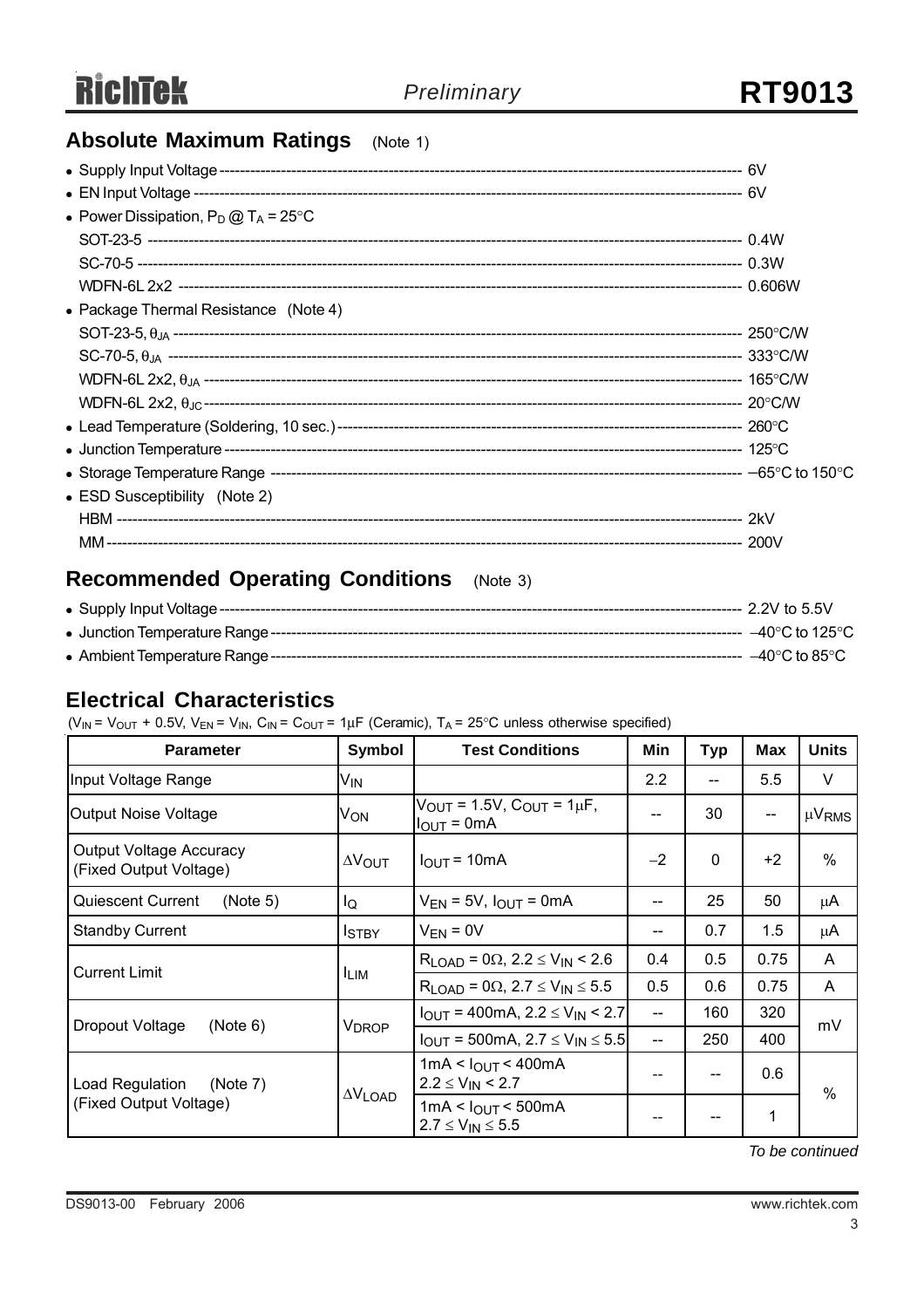| <b>Parameter</b>                      |  | Symbol                     | <b>Test Conditions</b>                                   | Min               | Typ  | <b>Max</b> | <b>Units</b> |    |
|---------------------------------------|--|----------------------------|----------------------------------------------------------|-------------------|------|------------|--------------|----|
| <b>EN Threshold</b>                   |  | Logic-Low Voltage          | $V_{IL}$                                                 |                   | 0    | --         | 0.6          | v  |
|                                       |  | Logic-High Voltage         | V <sub>IH</sub>                                          |                   | 1.6  | --         | 5.5          |    |
| Enable Pin Current                    |  | <b>IEN</b>                 |                                                          |                   | 0.1  | 1          | μA           |    |
| Power Supply<br><b>Rejection Rate</b> |  | $= 100$ kHz                | <b>PSRR</b>                                              | $I_{OUT}$ = 300mA | --   | -40        | --           | dB |
| Line Regulation                       |  | $\Delta V$ LINE            | $V_{IN}$ = ( $V_{OUT}$ +0.5) to 5.5V,<br>$I_{OUT} = 1mA$ | --                | 0.01 | 0.2        | %N           |    |
| Thermal Shutdown Temperature          |  | $\mathsf{T}_{\mathsf{SD}}$ |                                                          |                   | 170  |            | °C           |    |
| <b>Thermal Shutdown Hysteresis</b>    |  | $\Delta$ T <sub>SD</sub>   |                                                          |                   | 30   | --         |              |    |

- **Note 1.** Stresses listed as the above "Absolute Maximum Ratings" may cause permanent damage to the device. These are for stress ratings. Functional operation of the device at these or any other conditions beyond those indicated in the operational sections of the specifications is not implied. Exposure to absolute maximum rating conditions for extended periods may remain possibility to affect device reliability.
- **Note 2.** Devices are ESD sensitive. Handling precaution recommended.
- **Note 3.** The device is not guaranteed to function outside its operating conditions.
- **Note 4.**  $\theta_{JA}$  is measured in the natural convection at  $T_A = 25^\circ$ C on a low effective thermal conductivity test board of JEDEC 51-3 thermal measurement standard. The case position of  $\theta_{\text{JC}}$  is on the exposed pad for the WDFN-6L 2x2 packages.
- **Note 5.** Quiescent, or ground current, is the difference between input and output currents. It is defined by  $I_Q = I_{IN} I_{OUT}$  under no load condition ( $I_{\text{OUT}}$  = 0mA). The total current drawn from the supply is the sum of the load current plus the ground pin current.
- **Note 6.** The dropout voltage is defined as V<sub>IN</sub> -V<sub>OUT</sub>, which is measured when V<sub>OUT</sub> is V<sub>OUT(NORMAL)</sub> 100mV.
- **Note 7.** Regulation is measured at constant junction temperature by using a 2ms current pulse. Devices are tested for load regulation in the load range from 10mA to 500mA.

4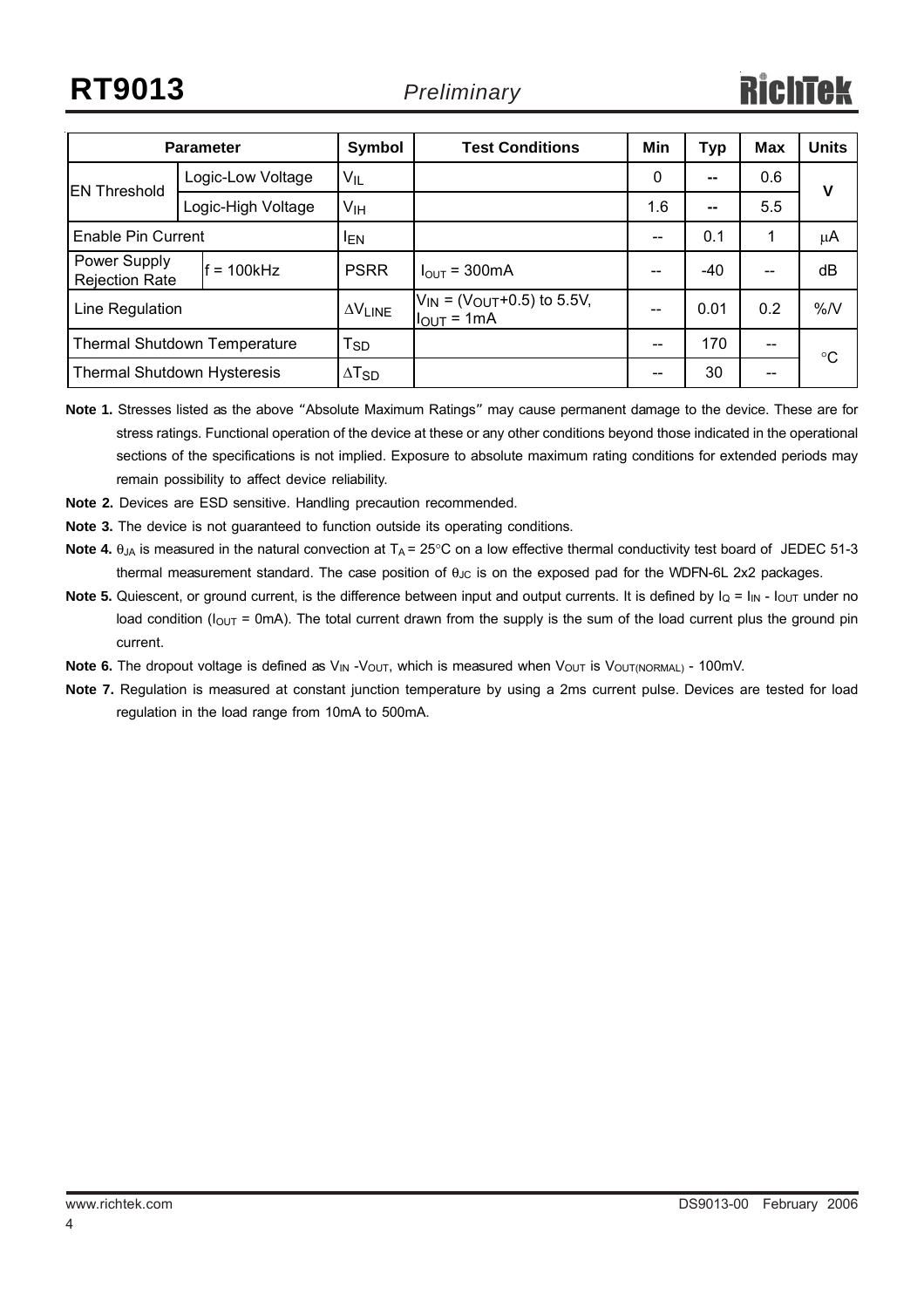## **Typical Operating Characteristics**















**Dropout Voltage vs. Load Current**



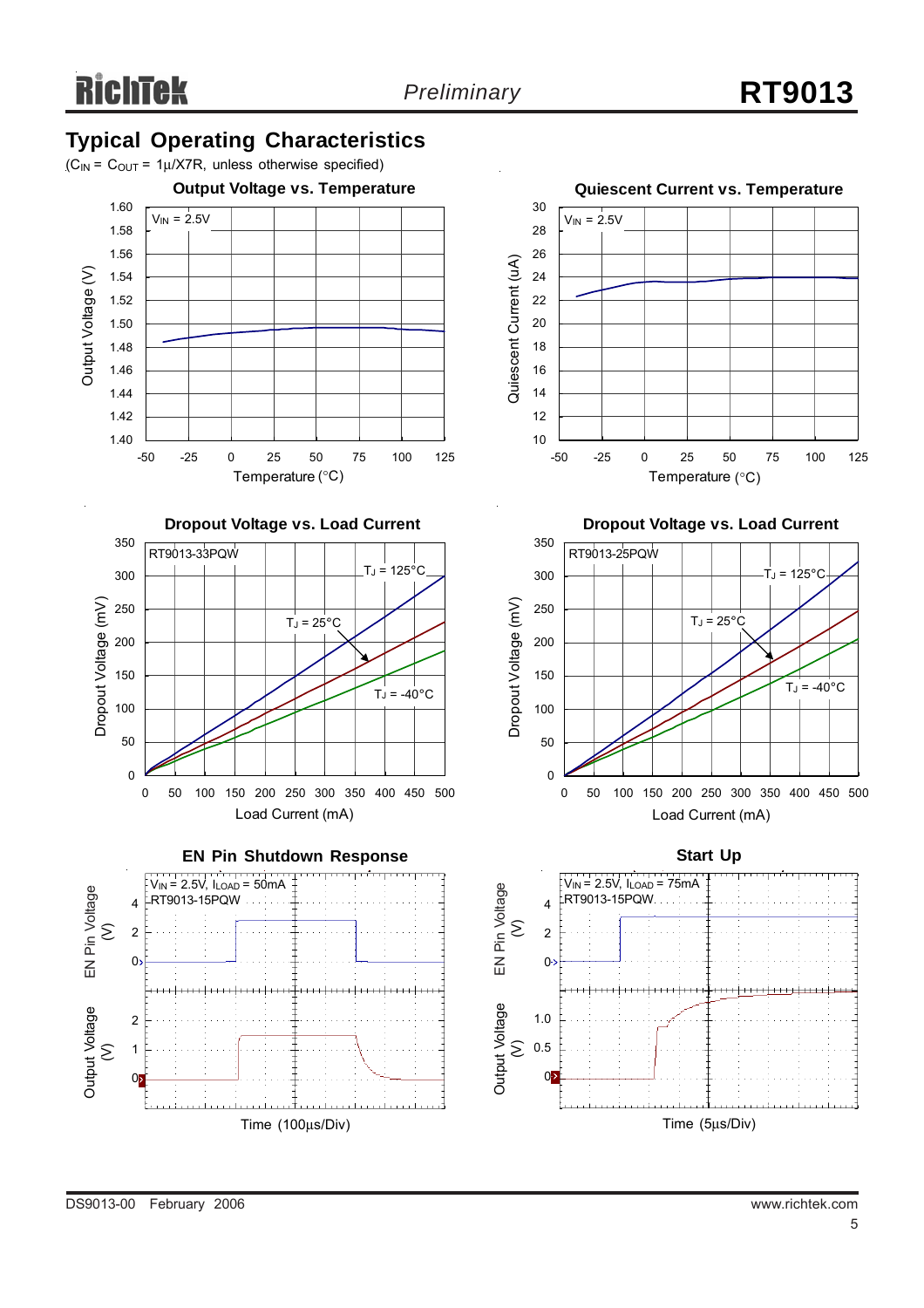



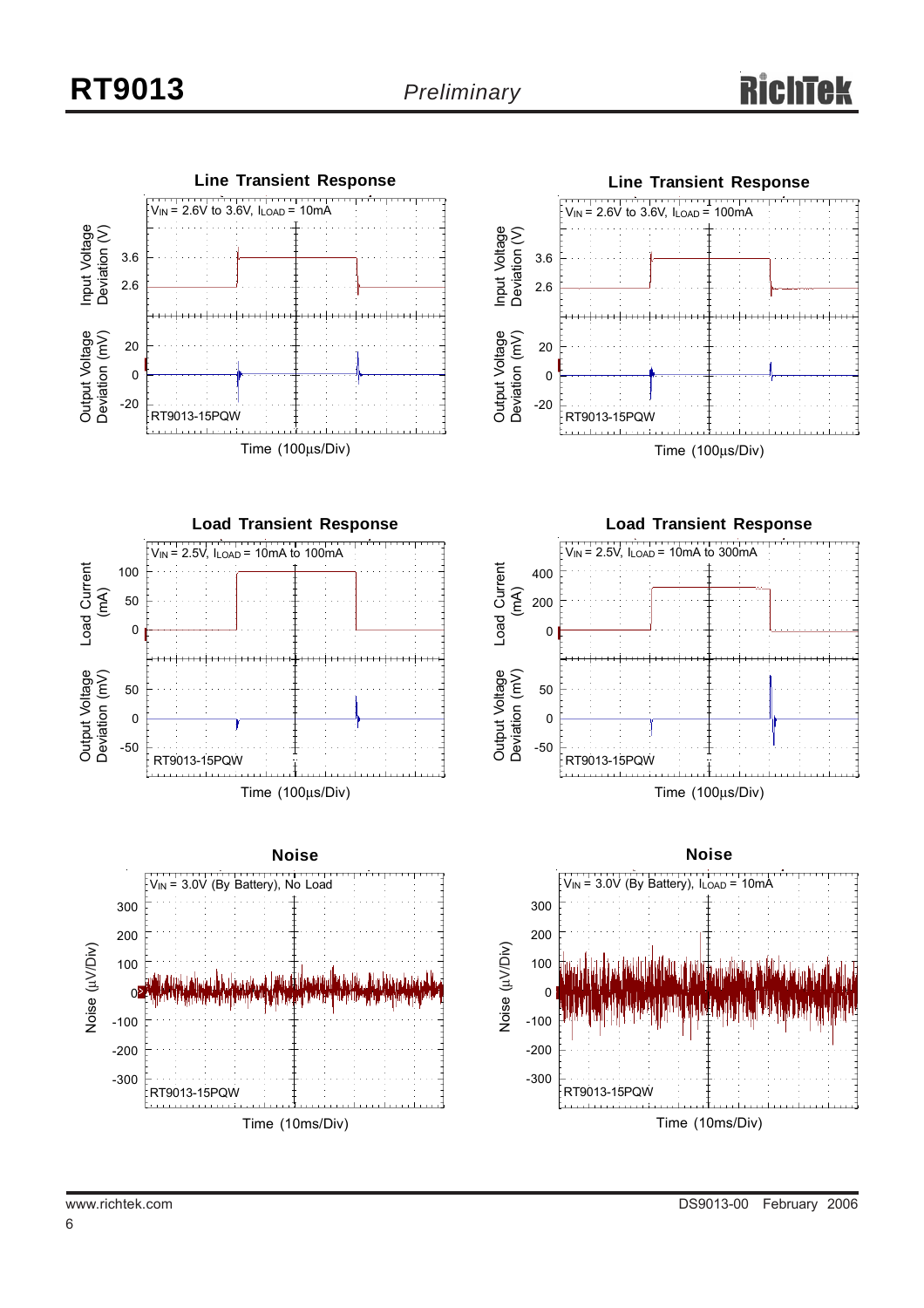# **RichTek**

# *Preliminary* **RT9013**

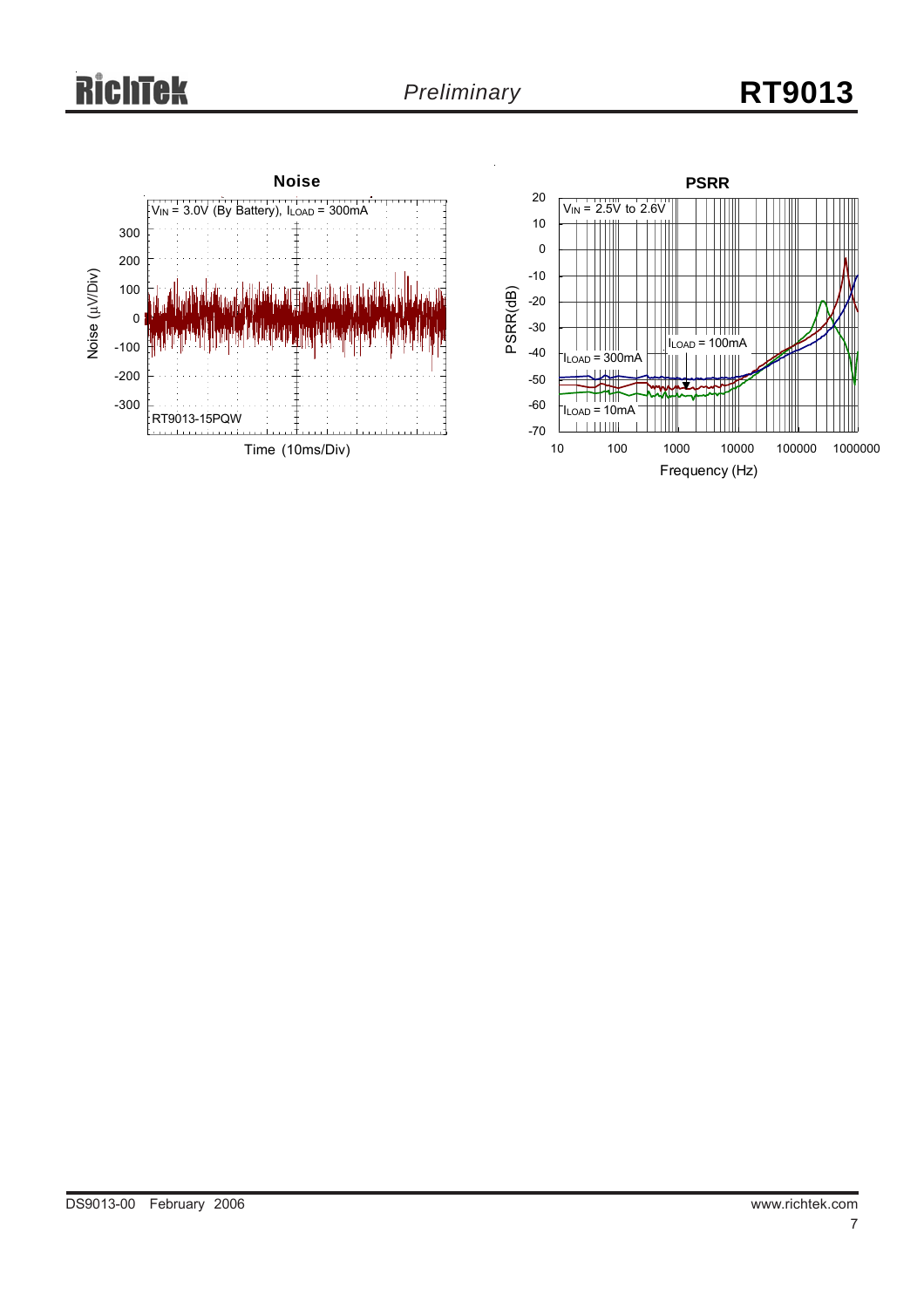## **Applications Information**

Like any low-dropout regulator, the external capacitors used with the RT9013 must be carefully selected for regulator stability and performance. Using a capacitor whose value  $is$  > 1 $\mu$ F on the RT9013 input and the amount of capacitance can be increased without limit. The input capacitor must be located a distance of not more than 0.5 inch from the input pin of the IC and returned to a clean analog ground. Any good quality ceramic can be used for this capacitor. The capacitor with larger value and lower ESR (equivalent series resistance) provides better PSRR and line-transient response.

The output capacitor must meet both requirements for minimum amount of capacitance and ESR in all LDOs application. The RT9013 is designed specifically to work with low ESR ceramic output capacitor in space-saving and performance consideration. Using a ceramic capacitor whose value is at least  $1 \mu$ F with ESR is > 20m $\Omega$  on the RT9013 output ensures stability. The RT9013 still works well with output capacitor of other types due to the wide stable ESR range. Figure 1. shows the curves of allowable ESR range as a function of load current for various output capacitor values. Output capacitor of larger capacitance can reduce noise and improve load transient response, stability, and PSRR. The output capacitor should be located not more than 0.5 inch from the VOUT pin of the RT9013 and returned to a clean analog ground.





#### **Enable**

The RT9013 goes into sleep mode when the EN pin is in a logic low condition. During this condition, the RT9013 has an EN pin to turn on or turn off regulator, When the EN pin is logic hight, the regulator will be turned on. The supply current to 0.7μA typical. The EN pin may be directly tied to  $V_{IN}$  to keep the part on. The Enable input is CMOS logic and cannot be left floating.

#### **PSRR**

The power supply rejection ratio (PSRR) is defined as the gain from the input to output divided by the gain from the supply to the output. The PSRR is found to be

$$
PSRR = 20 \times \log \left( \frac{\Delta \text{Gain Error}}{\Delta \text{Supply}} \right)
$$

Note that when heavy load measuring, Δsupply will cause Δtemperature. And Δtemperature will cause Δoutput voltage. So the heavy load PSRR measuring is include temperature effect.

#### **Current limit**

The RT9013 contains an independent current limiter, which monitors and controls the pass transistor's gate voltage, limiting the output current to 0.6A (typ.). The output can be shorted to ground indefinitely without damaging the part.

#### **Thermal Considerations**

Thermal protection limits power dissipation in RT9013. When the operation junction temperature exceeds 170°C, the OTP circuit starts the thermal shutdown function and turns the pass element off. The pass element turn on again after the junction temperature cools by 30°C.

For continuous operation, do not exceed absolute maximum operation junction temperature 125°C. The power dissipation definition in device is :

 $P_D = (V_{IN} - V_{OUT}) \times I_{OUT} + V_{IN} \times I_Q$ 

The maximum power dissipation depends on the thermal resistance of IC package, PCB layout, the rate of surroundings airflow and temperature difference between junction to ambient. The maximum power dissipation can be calculated by following formula :

 $P_{D(MAX)} = (T_{J(MAX)} - T_A) / \theta_{JA}$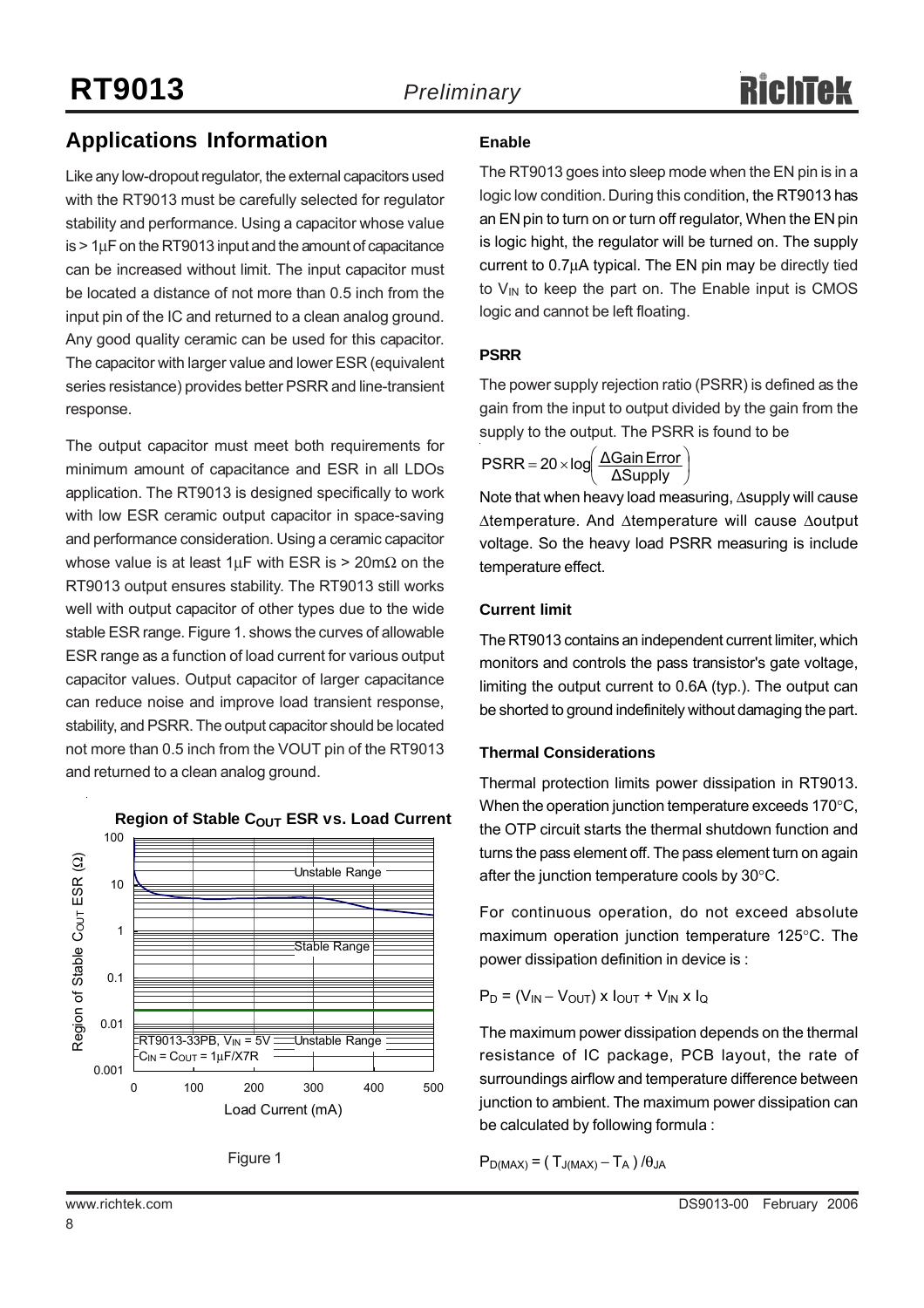Where  $T_{J(MAX)}$  is the maximum operation junction temperature,  $T_A$  is the ambient temperature and the  $\theta_{JA}$  is the junction to ambient thermal resistance.

For recommended operating conditions specification of RT9013, where  $T_{J(MAX)}$  is the maximum junction temperature of the die (125 $\degree$ C) and T<sub>A</sub> is the operated ambient temperature. The junction to ambient thermal resistance  $\theta_{JA}$  ( $\theta_{JA}$  is layout dependent) for WDFN-6L 2x2 package is 165°C/W, SOT-23-5 package is 250°C/W and SC-70-5 package is 333°C/W on the standard JEDEC 51-3 single-layer thermal test board. The maximum power dissipation at  $T_A = 25^{\circ}$ C can be calculated by following formula :

P<sub>D(MAX)</sub> = (125°C – 25°C) / 165 = 0.606 W for WDFN-6L 2x2 packages

 $P_{D(MAX)} = (125\degree C - 25\degree C) / 250 = 0.400$  W for SOT-23-5 packages

 $P_{D(MAX)} = (125^{\circ}C - 25^{\circ}C) / 333 = 0.300$  W for SC-70-5 packages

The maximum power dissipation depends on operating ambient temperature for fixed  $T_{J(MAX)}$  and thermal resistance θJA. For RT9013 packages, the Figure 2 of derating curves allows the designer to see the effect of rising ambient temperature on the maximum power allowed.



Figure 2. Derating Curves for RT9013 Packages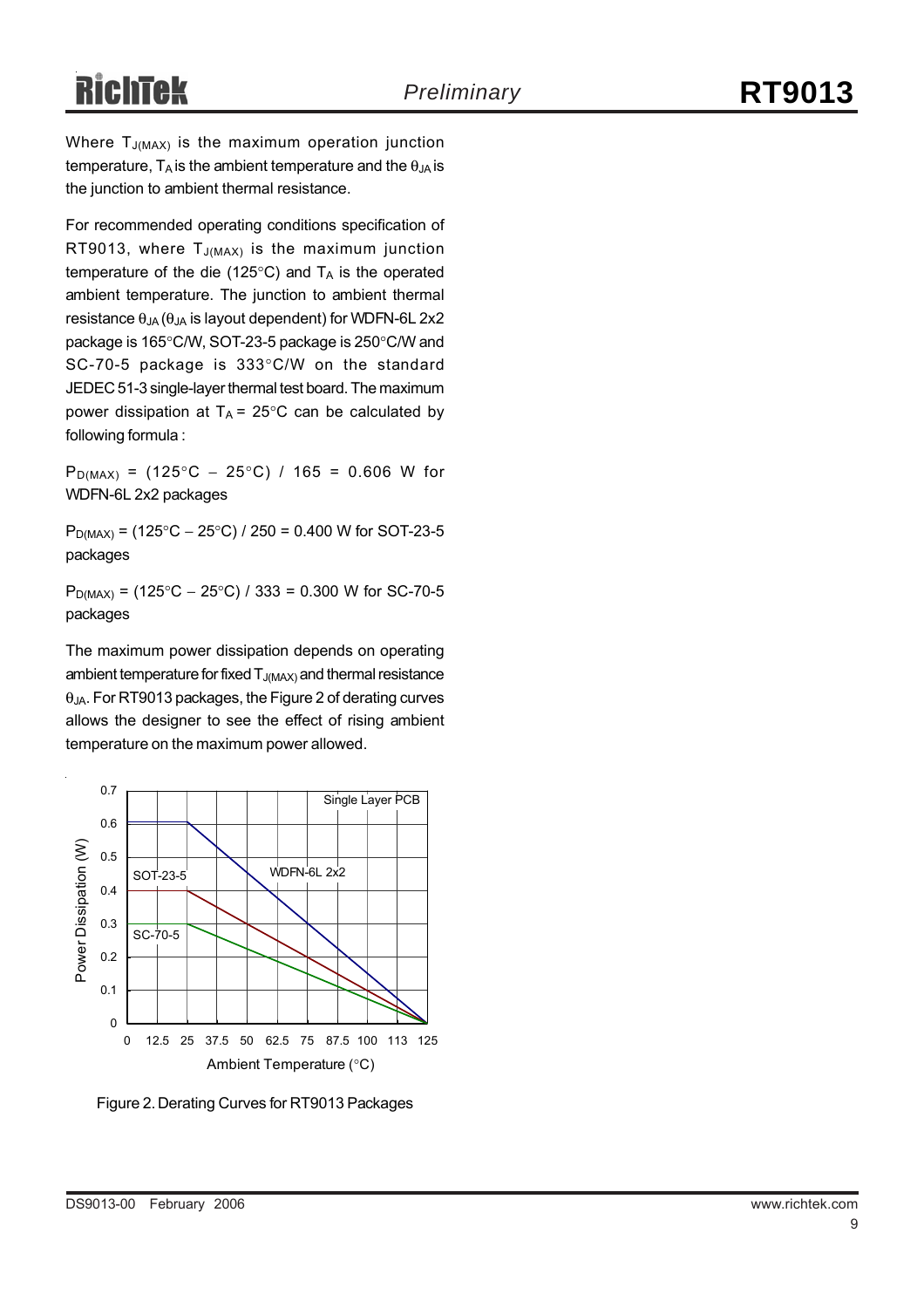# **Outline Dimension**



| Symbol         |       | <b>Dimensions In Millimeters</b> | <b>Dimensions In Inches</b> |       |  |
|----------------|-------|----------------------------------|-----------------------------|-------|--|
|                | Min   | Max                              | Min                         | Max   |  |
| A              | 0.889 | 1.295                            | 0.035                       | 0.051 |  |
| A <sub>1</sub> | 0.000 | 0.152                            | 0.000                       | 0.006 |  |
| B              | 1.397 | 1.803                            | 0.055                       | 0.071 |  |
| b              | 0.356 | 0.559                            | 0.014                       | 0.022 |  |
| С              | 2.591 | 2.997                            | 0.102                       | 0.118 |  |
| D              | 2.692 | 3.099                            | 0.106                       | 0.122 |  |
| e              | 0.838 | 1.041                            | 0.033                       | 0.041 |  |
| н              | 0.080 | 0.254                            | 0.003                       | 0.010 |  |
|                | 0.300 | 0.610                            | 0.012                       | 0.024 |  |

**SOT-23-5 Surface Mount Package**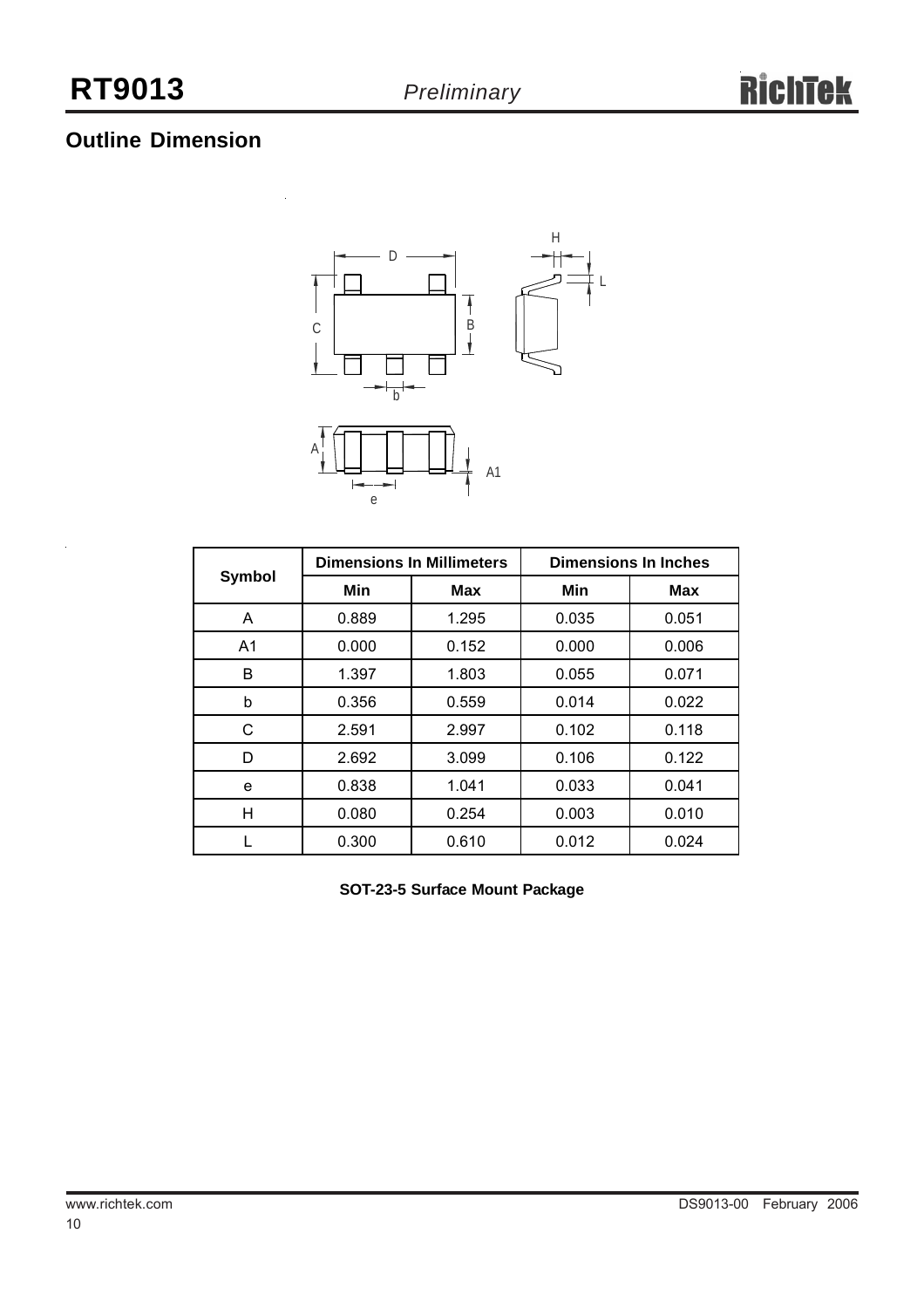

|                |       | <b>Dimensions In Millimeters</b> | <b>Dimensions In Inches</b> |            |  |
|----------------|-------|----------------------------------|-----------------------------|------------|--|
| Symbol         | Min   | <b>Max</b>                       | Min                         | <b>Max</b> |  |
| A              | 0.800 | 1.100                            | 0.031                       | 0.044      |  |
| A <sub>1</sub> | 0.000 | 0.100                            | 0.000                       | 0.004      |  |
| B              | 1.150 | 1.350                            | 0.045                       | 0.054      |  |
| b              | 0.150 | 0.400                            | 0.006                       | 0.016      |  |
| С              | 1.800 | 2.450                            | 0.071                       | 0.096      |  |
| D              | 1.800 | 2.250                            | 0.071                       | 0.089      |  |
| e              | 0.650 |                                  |                             | 0.026      |  |
| н              | 0.080 | 0.260                            | 0.003                       | 0.010      |  |
|                | 0.210 | 0.460                            | 0.008                       | 0.018      |  |

**SC-70-5 Surface Mount Package**